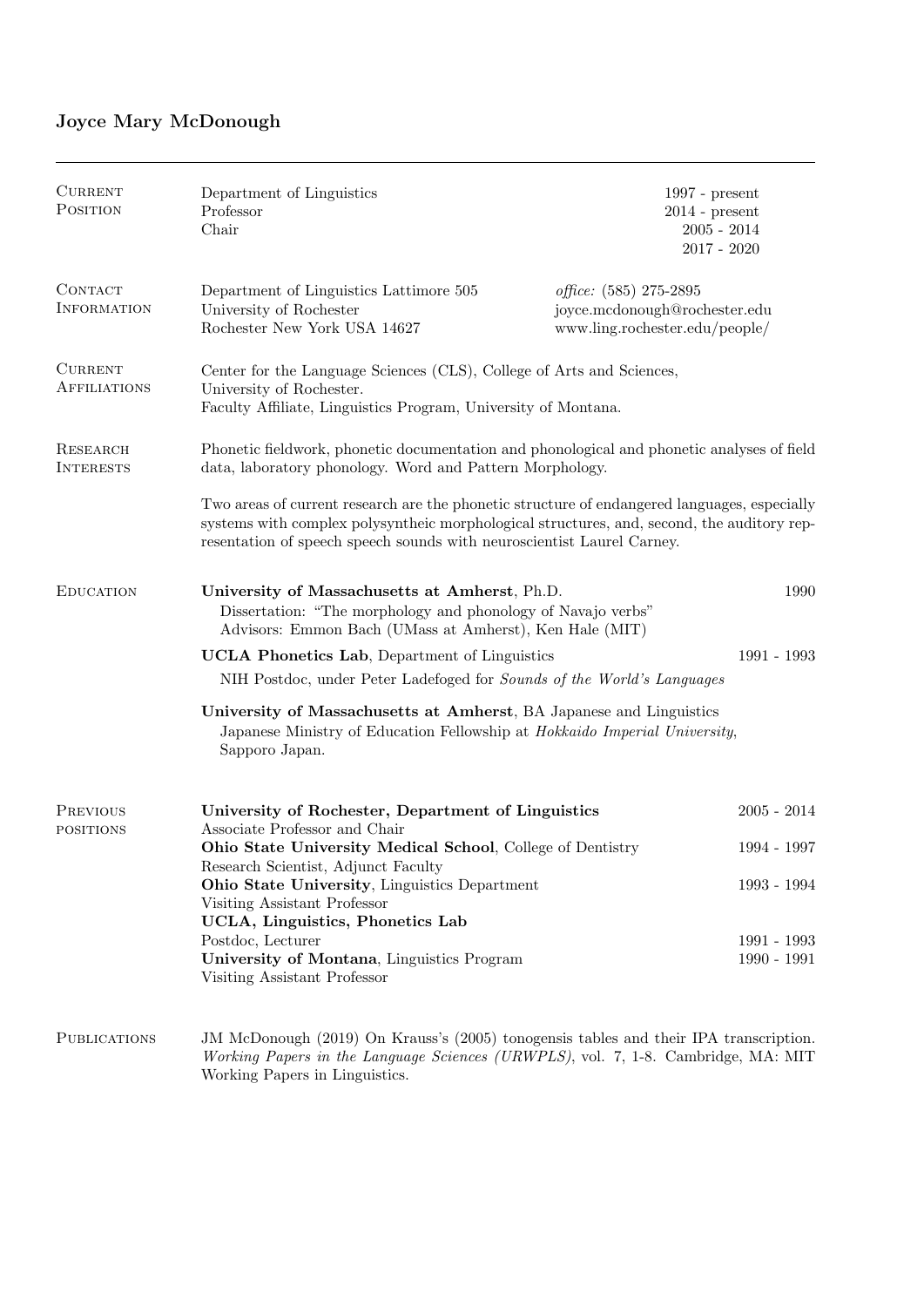L Carney, JM McDonough (2019). Nonlinear auditory models yield new insights into representations of vowels Attention Perception and Psychophysics. DOI: 10.3758/s13414-018- 01644-w.

DH Whalen, JM McDonough (2019) Under-researched languages: Phonetic results from language archives. In Routledge Handbook of Phonetics, eds. Katz and Assmann.

L Carney, T Li, JM McDonough. (2015). Speech Coding in the Brain: Representation of Vowel Formants by Midbrain Neurons Tuned to Sound Fluctuations. eNeuro. DOI: http://dx.doi.org/10.1523/ENEURO.0004-15.2015.

A Stasenko, C Bonn, A Teghipco, F Garcea, C Sweet, M Dombovy, J McDonough, B Mahon. (2015) A causal test of the motor theory of speech perception: A case of impaired speech production and spared speech perception. Cognitive Neuropsychology

D Whalen, JM McDonough. (2015). Adaptable models: Taking the laboratory into the field. Annual Review of Linguistics V1:14.1?14.21.

M Schellenberg, JM McDonough. (2015) Using discrete cosine transforms to characterize tones in two Dene (Athabaskan) languages. Canadian Acoustic Association

JM McDonough. (2014) The Dene verb: how phonetics supports morphology. In Proceedings of 18th Workshop on Structure and Constituency in the Languages of the Americas University of California, Berkeley, April 5-7, 2013

K Carbary, M Brown, C Gunlogson, JM McDonough, A Fazlipour, M Tanenhaus. (2014) Anticipatory Deaccenting in Language Comprehension. Language and Cognitive and Neuroscience, published online, February 2014

The Dene Speech Atlas: Seeds of the Future. Online, June 2013, update, June 2014 http://www.ling.rochester.edu/DeneSpeechAtlas/

C Bowern, JM McDonough, K Kelliher (2012) The phonetics of Bardi (Nyulnyulan) Journal of the International Phonetic Association, volume 42, issue 03, pp. 333-351.

LH Carney, JM McDonough (2012) Predicting discrimination of formant frequencies in vowels with a computational model of the auditory midbrain, IEEE Proceedings, Conference on Information Sciences and Systems, Princeton NJ.

K Iskarous, JM McDonough, DH Whalen (2012) A gestural account of velar contrast: the back fricatives in Navajo, Laboratory Phonology 3.1: 195-210 .

JM McDonough, B Tucker (2012) Replicating PE Goddard: A contemporary airflow and EGG study of Dene Suline. University of Rochester Working Papers in the Language Sciences (WPLS: UR) Volume 4:1. P 45-56.

The Dene Speech Atlas. Beta version. Online, August 2011.

JM McDonough, H Lenhert-LeHouiller, N Bardhan (2009) The perception of Nasalized Vowels in American English: An investigation of online use of vowel nasalization in lexical access, in University of Rochester Working Papers in the Language Sciences (WPLS: UR) Volume 5:1.

JM McDonough, V Wood (2008) The stop contrasts of the Athabaskan languages Journal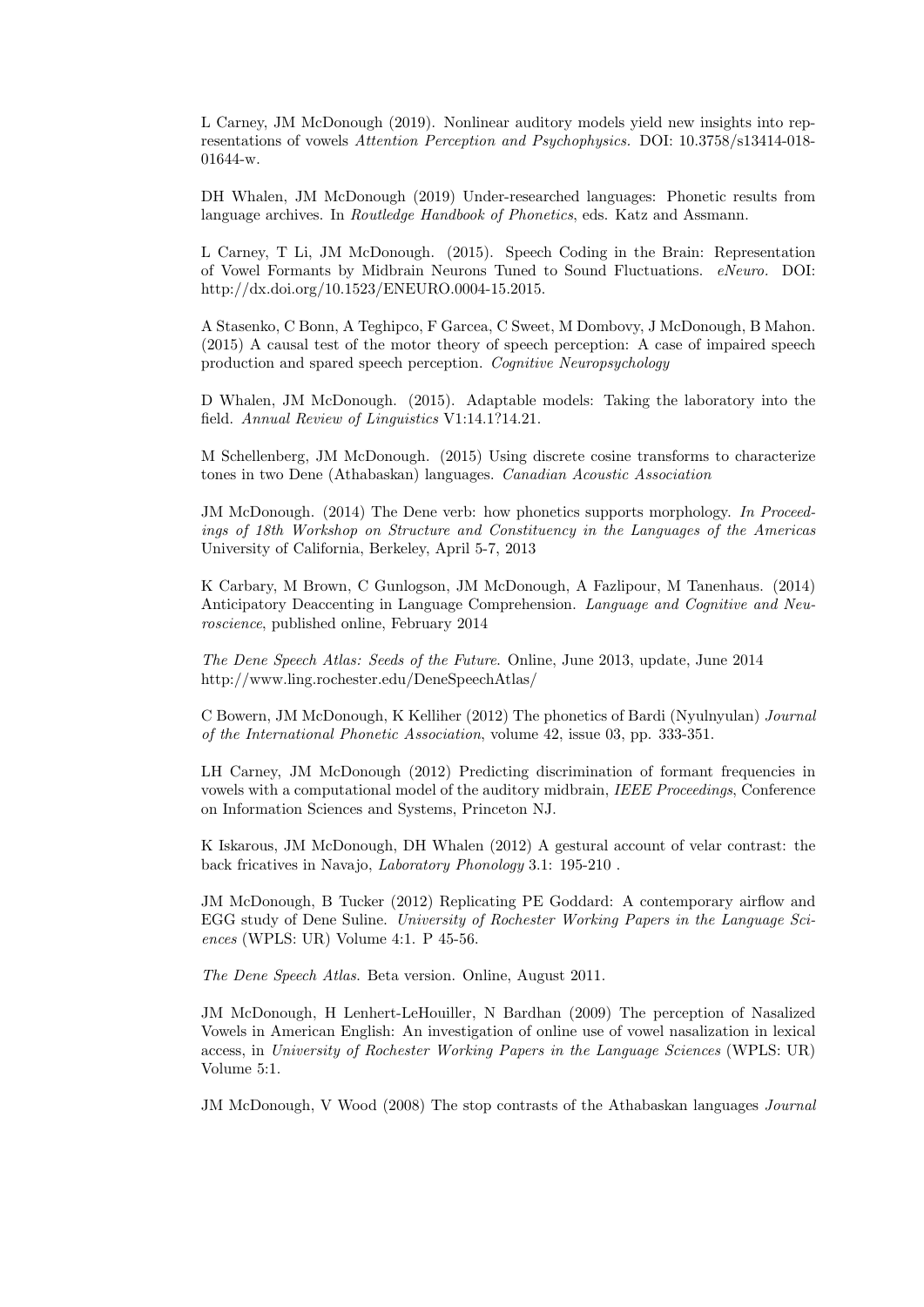of Phonetics. V36.3, 427-449.

JM McDonough, D.H. Whalen (2008) The phonetics of native North American languages Journal of Phonetics. V36.3, 423-426.

M Jacob, H Lehnert-LeHouillier, S Bora, S McAleavey, D Dialecki, JM McDonough (2008) Speckle Tracking for the Recovery of Displacement and Velocity Information from Sequences of Ultrasound Images of the Tongue. Proceedings of the 8th International Seminar on Speech Production, Strasbourg France, 53-57.

J Diehl, D Watson, L Bennetto, JM McDonough, C Gunlogson (2008) An Acoustic Analysis of Prosody in High-Functioning Autism Applied Psycholinguistics.

Diehl, J. J., L. Bennetto, D. Watson, C. Gunlogson and JM McDonough (2008) Resolving ambiguity: A psycholinguistic approach to understanding prosody processing in highfunctioning autism Brain and Language. Aug;106(2):144-52.

Salverda, A.P., Dahan, D., Tanenhaus, M.K., Crosswhite, K., Masharov, M., JM Mc-Donough, (2007) Effects of prosodically modulated sub-phonetic variation on lexical competition. Cognition, 105(2), 466–476.

McDonough, J., H. Danko, J. Zentz (2007) "Rhythmic structure of music and language: an empirical investigation of American jazz masters Louis Armstrong and Jelly Roll Morton". University of Rochester Working Papers in the Language Sciences (WPLS: UR) Volume 3:1. P 45-56.

McDonough, J., R. Sussman (2005) "A preliminary methodology for the investigation of speaker????s knowledge of structure in Athabaskan" BLS 2004

McDonough, J. (2003) The Navajo Sound System. Kluwer Academic Press.

McDonough, J. (2002) "The intonation of Navajo focus and interrogative constructions", in Formal Approaches to Functional Phenomena, eds. Carnie, Harley and Willie. Amsterdam: John Benjamins.

McDonough, J. (2001) "Incorporating onsets in Navajo: the d-effect", Papers in honor of Ken Hale, ed. by Carnie, Jelinek and Willie, MIT Working Papers in Linguistics:177-88.

McDonough, J. (2000) "On the bipartite model of the Athabaskan verb" The Athabaskan Languages: Perspectives on a Native American Language Family. T. B. Fernald and P. R. Platero. Oxford University Press: 139-166.

McDonough, J. (2000) "Athabaskan redux: Against the position class as a morphological category", In Morphological Analysis in Comparison edited by Dressler, Pfeiffer, Pochtrager and Rennison. Amsterdam: John Benjamins: 155-78

McDonough, J. (2000) "How to use Young and Morgan's "The Navajo Language"" In K. M. Crosswhite and J. S. Magnuson (Eds.), University of Rochester Working Papers in the Language Sciences, 1 (2), 23-42.

McDonough, J., Mary Willie (2000)"Allowable variability: A preliminary investigation of word recognition in Navajo", University of Rochester Working Papers in the Language Sciences (WPLS:UR), vol. Spring 00-1:1-23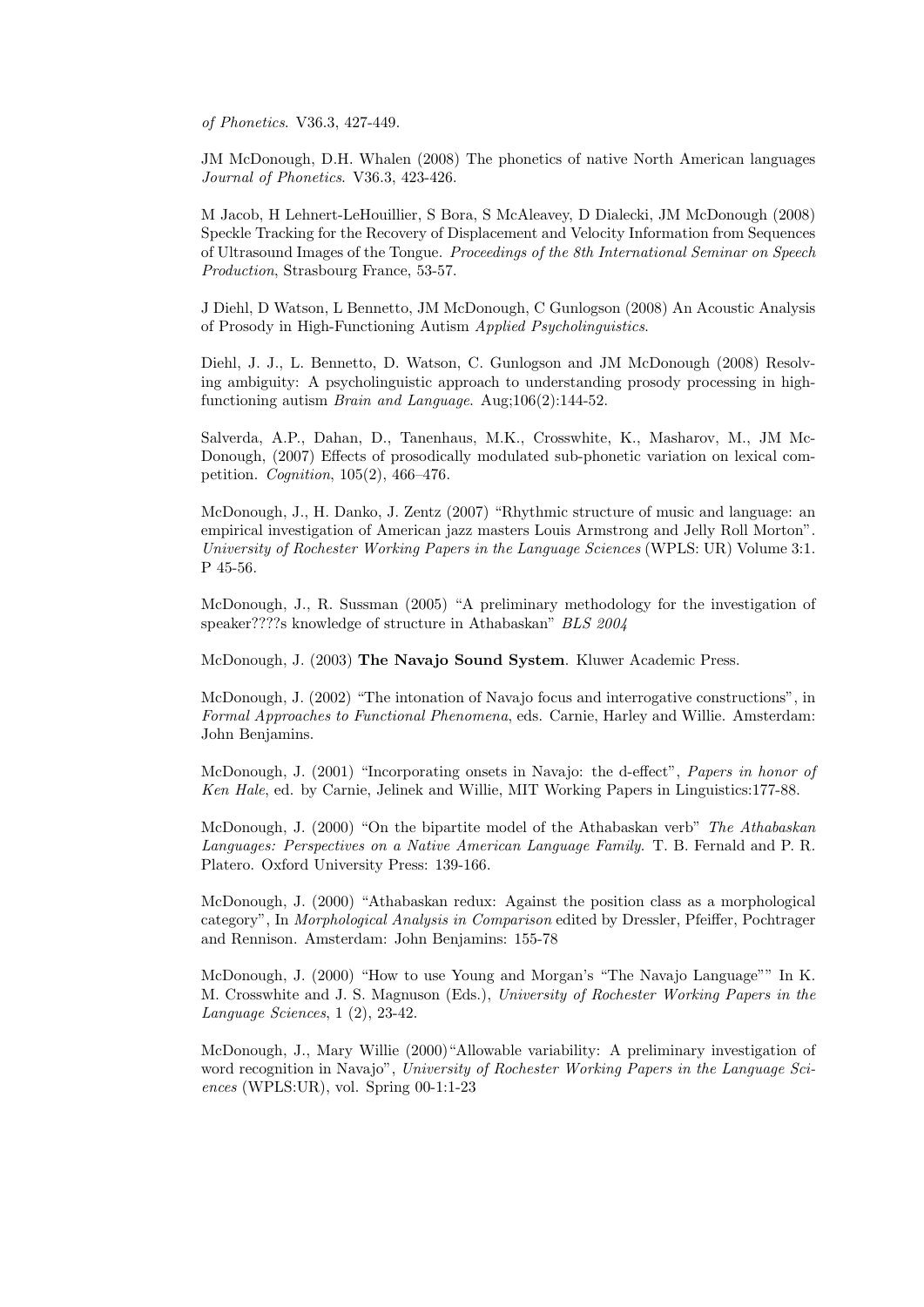McDonough, J. (1999)"Tone in Navajo", Anthropological Linguistics. V41.4, 503-539.

| McDonough, J., K. Johnson. 1998. "Tamil liquids: an EPG and perceptual study of the five  |  |
|-------------------------------------------------------------------------------------------|--|
| liquid consonants in the Brahmin dialect of Tamil", Journal of the International Phonetic |  |
| <i>Association 27.1.</i>                                                                  |  |

McDonough, J. 1997. Review of Phonology and Phonetic Evidence: Papers in Laboratory Phonology IV, eds. Connell and Arvanti, Cambridge, for *Phonology* 14(1).

McDonough, J. 1996. Epenthesis in Navajo. In Athabaskan Papers for Robert Young, eds. Jelinek, Rice and Saxon. Albuquerque: University of New Mexico Press.

McDonough, J., P. Ladefoged. 1994. Stop contrasts in Navajo in Holland Institute of Linguistics: Phonology. eds. Nespor and Smith. Mouton.

McDonough, J., H. George. 1994. "The Sounds of Navajo: An instructional HyperCard stack" Journal of Navajo Education X.3, 16-21.

McDonough, J., M. Austin. 1994. "Vowel enhancement and dispersion in Western Navajo: a acoustic study of the vowel space of traditional Navajo speakers" UCLA Working Papers in Linguistics, vol. 86.

McDonough, J. , P. Ladefoged, H. George. 1992. "Navajo vowels and universal phonetic tendencies", Fieldwork Studies of Targeted Languages. UCLA Working Papers in Phonetics, vol. 84. (Also in JASA 92 (4, Pt 2):2416, 4aSP15 )

**MULTIMEDIA OR WEBSITE** Appendix for Krauss (2005) Tonogenesis Tables: The IPA transcriptions (online July 2020) https://bit.ly/3oSkBpq

How to Use Young and Morgans The Navajo Language (online: July 2016) https://osf.io/ga95x/

Dene Speech Atlas. Product of NSF-DEL project *Online: July 2013*. Website demonstrating the sounds of the Dene language communities in the Mackenzie River Basin drainage and environs (NSF 0853929) http://www.sas.rochester.edu/lin/DeneSpeechAtlas/

**RECENT** Invited Talks The polysynthetic ideal: the phonetic structure of Navajo (ISO:nav) verbal morphology. Interfaces of Phonetics, Oldenburg, Germany May 18-19, 2021.

**AND WORKSHOPS** 

Workshop on the documentation of Spoken Navajo. Navajo Technical University, Navajo Nation, Crownpoint NM. 3-13 March 2020.

Patterns polysynthetic morphology: relations between words in Navajo University of New Mexico, 6 March 2020.

Nonlinear Auditory Models Yield New Insights into Representations of Vowels Laurel H. Carney Joyce M. McDonough. DIEHL-A-PALOOZA, In Honor of Randy Diehl, University of Texas, Austin, April 2018.

LabEx EFL Chaire Internationale, Sorbonne Nouvelle, Paris 3. The Structure of the Navajo Verbal Complex. May 2017.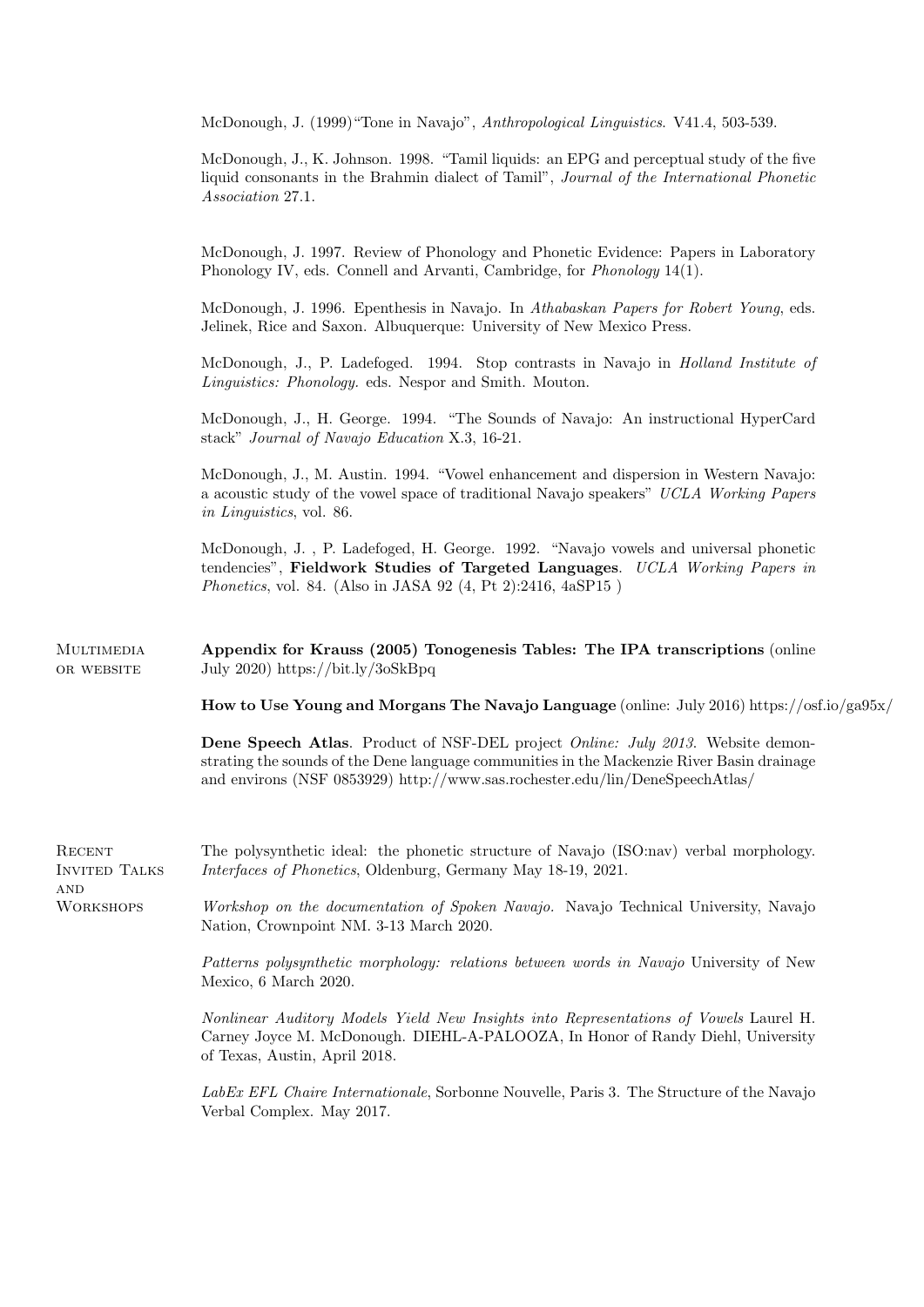Phonetic documentation of under-resourced languages Institute of Chinese Minority Language and Literature, Minzu University of China, Beijing. June 2017.

The role of phonetic data in language documentation and typology Speech in the auditory system: Neural representations of speech sounds. Nanjing University of Science and Technology, Nanjing, China. June, 2017

Linguistic Typology in a Polylinguistic World. Computer Science, University of Rochester, December 2016.

On the Value of Linguistic Diversity. Laboratory for Laser Energetics, University of Rochester. October 2016.

SSILA, Symposium in Honor of for Emmon Bach. Young and Morgan's The Navajo Language. LSA, Washington DC, January 2016.

TOPIQQ (Volkswagon Foundation) w M Schellenberg. Dene Tone. Glasgow, August 2015.

Workshop on System Typology. ALT11, University of New Mexico, August 2015.

Quantitative Morphology Meeting. University of Belgrade, July 2015.

Dene morphology and the role of paradigms: processing and representation. Dene Verb Paradigm Workshop, University of Toronto, September 22-24, 2014.

The Dene verb again, again. Emmonfest. Festschrift for Emmon Bach, Goethe University, Frankfurt. June 2014.

Dene Speech Atlas. Symposium on Linguistics and the Native Languages of the Americas. Rochester Institute of Technology. March, 2014.

What phonetics can tell us about morphological structure. 18th Workshop on Structure and Constituency in the Languages of the Americas (WSCLA 18), UC Berkeley, April 2013.

Workshop. Dene Speech Atlas.World Oral Literature Project, Cambridge University, CRASSH, June 2012.

Workshop. Prosody in the Wider World (ProWW), University of Cologne, May 2012.

Linguistic Diversity, Cultural Identity and the Role of Small Communities. Rochester Institute of Technology, Conable Distinguished Lecture Series in International Studies, May 2012.

Paradigmatic variation in Dene verbal morphology. Carelton University, Ottawa. March 2011.

The Athabaskan tonogenesis hypothesis. University of Chicago, May 2010.

Morphology/phonology interface in the Dene verb. Workshop on the Interface between Syntax and Phonology/Morphology, Syracuse University, April 2010.

Language documentation: Experimental and instrumental data collection in the field, Special session on language documentation, LSA, Baltimore, 2010.

Word and paradigm analysis of the Dene verb as a lexical compound. Linguistics De-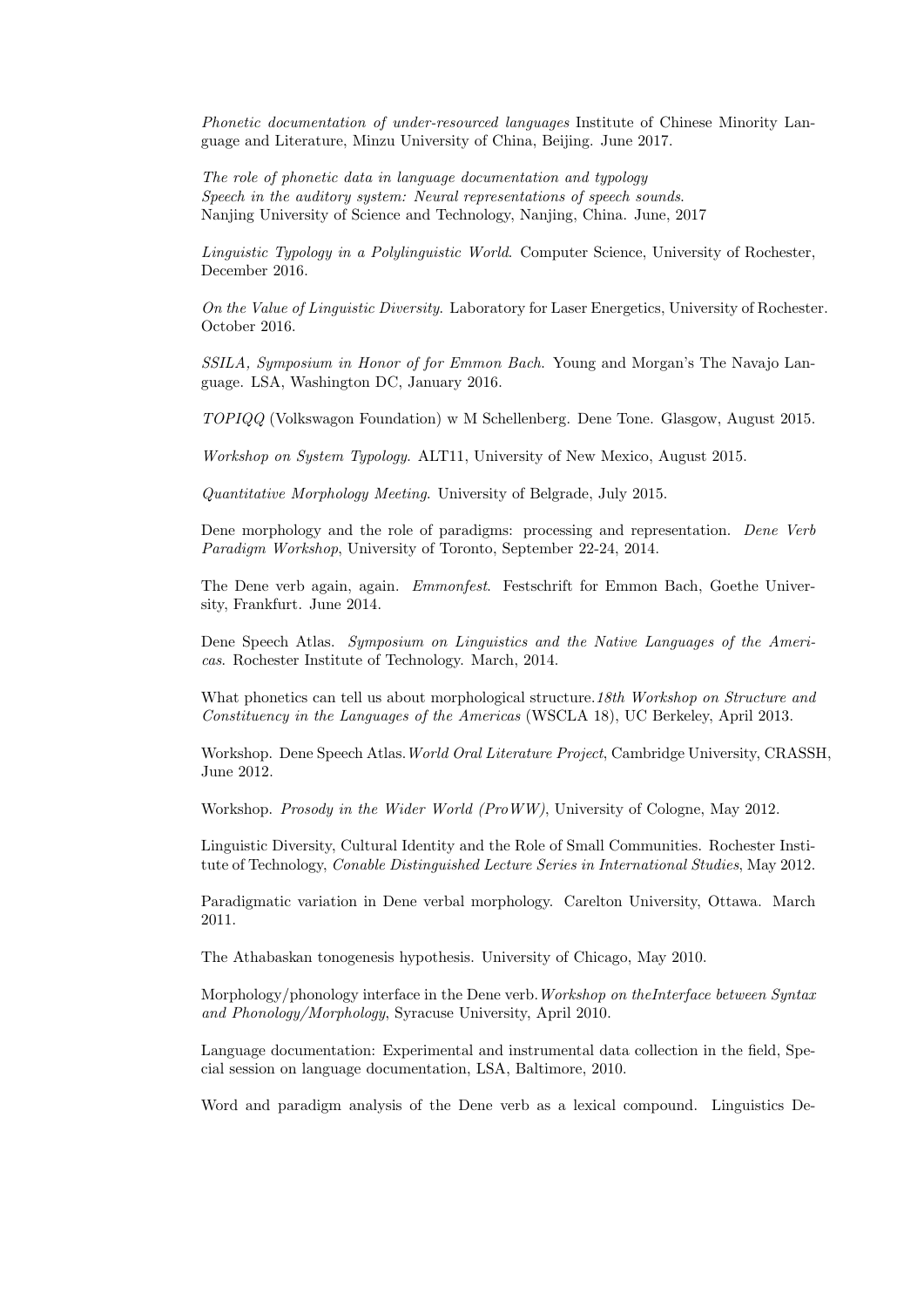partment, University of Alberta, Edmonton, March 2009.

The structure of the Dene verb. Linguistics Program, University of Montana, Missoula, February 2009.

A re-analysis of the aspirated affricate contrast in the Dene languages. Linguistics Program, University of Montana, Missoula, February 2009.

Rhythm in speech. With Harold Danko, Provost"s Seminar, University of Rochester. December, 2008

Speech Cadence of Armstrong and Morton. With Harold Danko,Mannes Institute for Advanced Studies in Music Theory, June 2008.

Speech Cadence as Gesture. With Harold Danko,Universitat de Autonoma de Barcelona, April 2008.

The Athabaskan lexicon: the sound grammar and the role of paradigms in polysynthesis. University of New Mexico, March 2005. LSA 2004, Tutorial on Phonetics, special session.

Connections between music and language: prominence and meter in language Music Cognition Seminar, Eastman School of Music, November 2002.

Mini-course on Navajo phonetics and phonology, Department of Theoretical and Applied Linguistics, University of Edinburgh, April 2001.

Conferences U-Cheng Leong, Douglas M. Schwarz, Joyce M. McDonough, Laurel H. Carney (2021) Modeling formant-frequency discrimination based on auditory-nerve and midbrain responses: normal hearing and sensorineural hearing loss. Computational Audiology (online, UK) 25 June 2021.

> U-C Leong, D. Schwarz, J McDonough, and L Carney (2021) Formant-Frequency Discrimination in Listeners with Normal Hearing or Sensorineural Hearing Loss: Effects of Formant Bandwidth. ARO (Association for Research in Otolaryngology).

> Y Hamza, A Farhadi, D Schwarz, J McDonough, L Carney (2020) Can Auditory-Nerve and Inferior Colliculus Models Explain Perceptual Confusions for Fricatives? ARO (Association for Research in Otolaryngology).

> G Niyo, A Farhadi, J McDonough, L Carney (2019) Speech Coding and Representation in the Midbrain Auditory System. BMES (Boimedical Engineering Society).

> Jalon Begay and Joyce McDonough (2019) Documenting paradigmatic relations in the Navajo verbal complex. ICLDC (Conference on Language Documentation and Conservation), Hawai'i, 2019

> JM McDonough (2018) Documenting prosody in three Athabaskan Languages. Proceedings, Acoustical Society of America and Canadian Acoustic Association, Victoria, BC. JASA 2018;133(5):3245.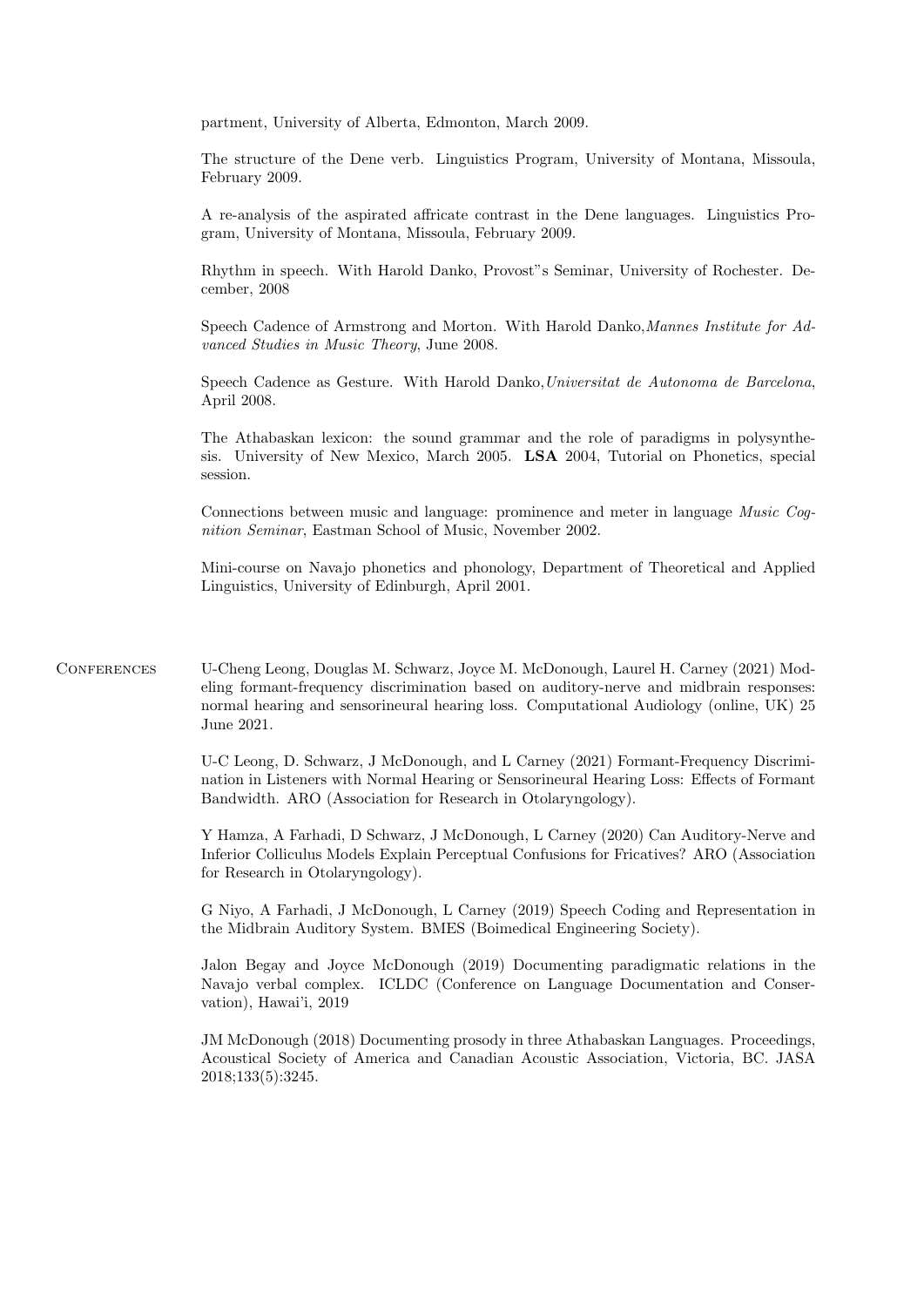Olivier Bonami, Joyce McDonough and Sacha Beniamine (2017) When segmentation helps: Implicative structure and morph boundaries in the Navajo verb. ISMo 2017, Lille France.

J McDonough (2014) Modeling the polysythetic verb. The 9th International Conference on the Mental Lexicon, Niagara on the Lake, September, 2014.

JM McDonough, L Carney (2014) The pre-lexicon: the coding of vowel contrasts in midbrain input to the cortex. The 9th International Conference on the Mental Lexicon, Niagara on the Lake, September, 2014

LH, Carney, KS Abrams, JM McDonough, DM Schwarz, and F Idrobo. (2014) Formantfrequency discrimination for synthetic single-formant vowel-like sounds: Comparison of budgerigar and human thresholds, Association for Research in Otolaryngology.

LH Carney, T Li, JM McDonough. (2013) Amplitude-modulation tuning in the auditory midbrain provides a robust mechanism for vowel coding, Soc. for Neuroscience.

LH Carney, T Li, JM McDonough. (2013) Using a computational model for the auditory midbrain to explore the neural representation of vowels. Proceedings, Acoustical Society of America and International Congress on Acoustics, Montreal. JASA 2013;133(5):3245.

JM McDonough, J O'Loughlin. (2013) An investigation of the three tone system in Tsuutina (Dene). Acoustical Society of America and International Congress on Acoustics, Montreal. JASA 2013;133(5):3245.

JM McDonough. (2013) The areal properties of tone in the Mackenzie Basin Dene languages. Conference on Language Documentation and Conservation, University of Hawaii.

K Bixby, E Marvin, JM McDonough. (2012) Musical Effects of Perceptual Grouping. 11th Annual Auditory Perception, Cognition and Action Meeting (APCAM 2012) Minneapolis.

LH Carney; JM McDonough. (2012) Neural representations of vowels and vowel-like sounds. Acoustic Society of America (ASA) Hong Kong. Acoust. Soc. Am. 131, 3309.

K Carbary; C Gunlogson; JM McDonough, A Fazlipour; S Glacken; R Goldstein; M Tanenhaus. (2011) Deaccenting in Language Comprehension: a Phonemic Restoration Study. Experimental and Theoretical Advances in Prosody2, Montreal. Talk.

JM McDonough. (2011) The Speech Atlas of the Mackenzie Basin Dene: language conservation and identity in the Mackenzie Basin. Conference on Language Documentation and Conservation, University of Hawai'i.

JM McDonough, P Platero. (2011) Parsimonious Intonation: an AM analysis of intonational events in Navajo, LSA Pittsburgh.

JM McDonough. (2010) Reconsidering Dene tonogenesis. Workshop on Phonetic Universals, Max Plank, Leipzig.

K Iskarous, JM McDonough, DH Whalen. (2010) A gestural account of velar contrast in a coronal heavy inventory: the back fricatives in Navajo. 12th Conference on Laboratory Phonology, Talk.

H Lehnert-Lehoullier, JM McDonough. (2010) Prosody Ultrasound. 12th Conference on Laboratory Phonology. Poster.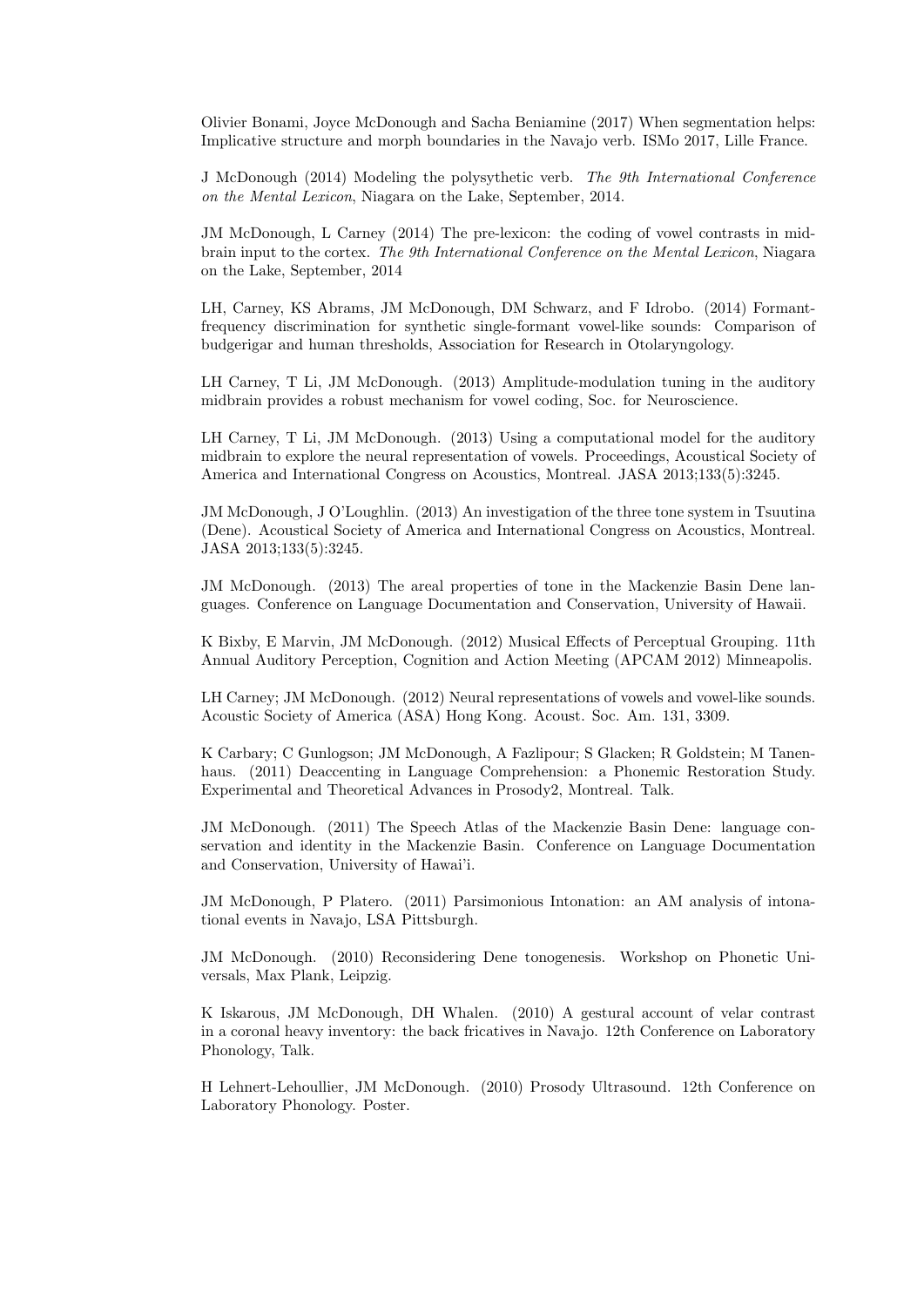JM McDonough, B Tucker. (2010) Experimental field phonetics: Replicating Goddard's 1905 kymographic study of the sounds of Dene Suline. LSA, Baltimore.

JM McDonough, H Lehert-LeHouillier, N Bardhan. (2009) The perception of nasalized vowels in American English: an investigation of on-line use of vowel nasalization in lexical access. Nasal 2009, Workshop, Montpellier France.

JM McDonough, J Lachler, S Rice. (2009) The phonetics of the aspirated affricates in the Dene languages. LSA, San Francisco.

H Lehnert-LeHouillier, JM McDonough, S McAleavey. (2009). What is the domain of domain initial strengthening? An ultrasound study. LSA San Francisco.

M Jacob,H Lehnert-LeHouillier, S Bora, S McAleavey, D Dialecki, JM McDonough. (2008) Speckle Tracking for the Recovery of Displacement and Velocity Information from Sequences of Ultrasound Images of the Tongue. International Seminar on Speech Production, Strasbourg, France.

JM McDonough, R Baier. (2008) Stress, tone and intonation in Sherpa (Sino-Tibetan). Experimental and Theoretical Advances in Prosody, Cornell University.

JM McDonough, H Danko. (2008) Speech Cadence as Gesture. Empirical Approaches to Speech Rhythm. University College, London, England.

M Berger, M Clayards, N Bardhan, JM McDonough. (2006) An automated measure of nasality over time in vowels. ASA. 119 (5), 3338 (A).

JM McDonough, R Baier, M Gregory. (2006) Sherpa tone. LSA.

JM McDonough; S Rice and V Wood. (2005) The persistence of fine grained phonetic detail across the Athabaskan languages. LSA. (Linguistic Society of America).

JJ Diehl, D Watson, JM McDonough, C Gunlogson, EC Young, L Bennetto. (2005) Acoustic and Perceptual Analysis of Prosody in Autism. International Meeting For Autism Research, Boston, MA.

JM McDonough. (2004) The differentiation of lexical and postlexical processes in the evolution of the grammatical category "word". Evolution of Language, Max Plank Institute, Leipzig.

JM McDonough. (2004) The function of stem prominence in Athabaskan. Berkeley Linguistics Society.

JM McDonough. (2004) A preliminary methodology for the investigation of speaker's knowledge of structure in Athabaskan. Berkeley Linguistics Society.

K Iskarous, JM McDonough. (2003) An Ultrasound study of the back fricatives in Navajo. Texas Linguistic Society.

# Ongoing Work Language Documentation and Phonetic Field Studies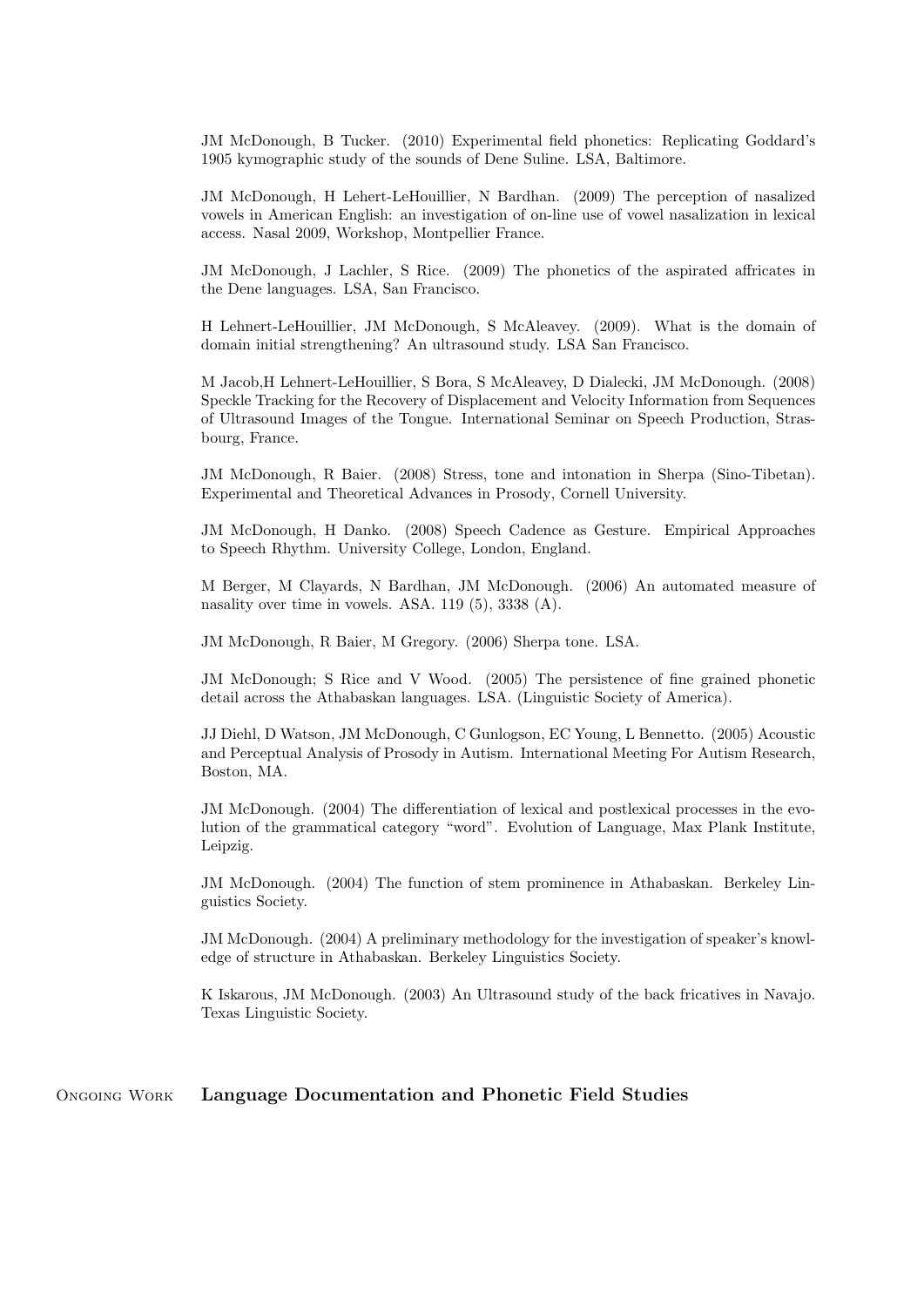## Dene Speech Atlas

An online speech atlas that provides a baseline description of the phonetic structure of five Dene languages in the Mackenzie River Drainage as the languages are spoken in the individual Dene communities. Ongoing. A second aim is construction of a database of spoken word for a Pan Athabaskan Comparative Lexicon Project (PACL) at UAlberta.

#### Dene tone and tonogenesis

Phonetic investigation of tone and prosody in the Athabaskan (Dene) language family.

#### Dene verbal morphology

The role of paradigmatic variation in the lexicon. Morphological processing and paradigmatic variation. Sublexical compounds. Morpho-phonetic structure. Phonotactic patterns in the lexicon. Modeling the Dene verb.

## Auditory processing

#### Neural coding of speech in the midbrain

With Laurel Carney, Biomedical Engineering (BME), Neurobiology and Anatomy Investigating the auditory system response to speech sounds and how speech sounds are represented in the auditory pathway of the midbrain.

GRANTS **NIH** Auditory Processing of Complex Sounds. NIDCD-R01- DC001641-24 Role: Co-I PI: Laurel Carney, University of Rochester Modeling coding of vowels and vowel like sounds in the auditory pathway and midbrain.

## GRANTS (PAST) Volkswagen Foundation, Germany ToPIQQ Tonal Placement - Interaction of Quantitative and Qualitative Factors Role: co-PI

Co-ordinator: Martine Grice, University of Cologne, Germany International collaborative project to study and model the alignment of pitch and tone using field data from under documented languages

#### Provost's Multidisciplinary Award. University of Rochester.

Perception of Music and Language through Auditory Interference. with Elizabeth Marvin, and Anne Luebke. 2011-2013

NSF-DEL Documentation and Analysis of Stress and Prosody in Blackfoot (Algonquian)  $[bla]$ .

Role: Consultant PI: Mizuki Miyashita, Linguistics Program, University of Montana

NSF 1103829 Workshop and Training for Undergraduates in Field Linguistics Role: PI 2011-2013

NSF 0853929 An Online Speech Atlas of the Dene Languages of the Mackenzie River Basin Role: PI 2009-2013

NSF 9973765 Phonetic Study of Navajo 1999-2001 Role: PI

Monograph and methodology for a instrumental phonetic description and documentation of the sound patterns in Navajo.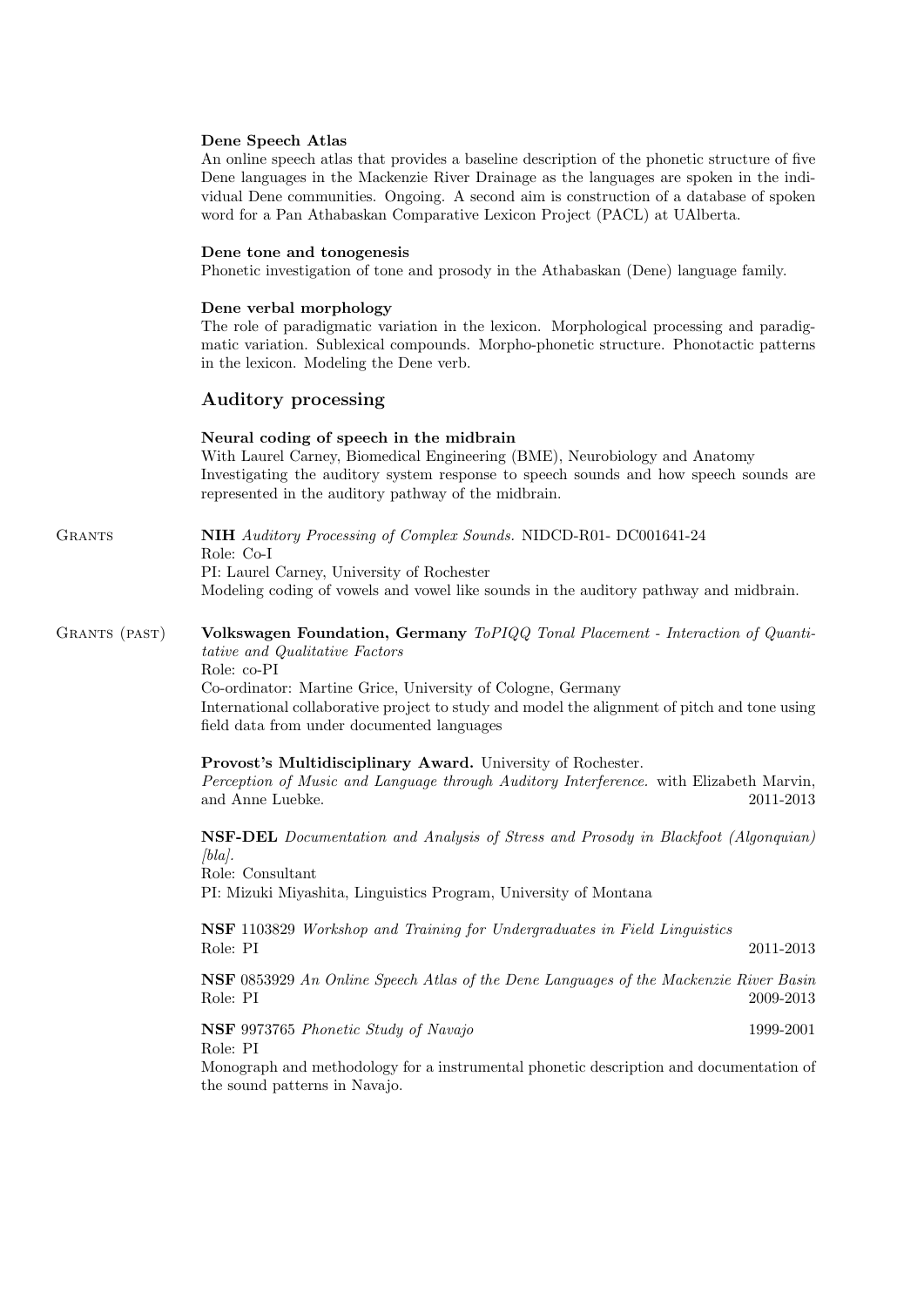|                 | <b>NIH</b> Time Course of Spoken Word Recognition.<br>Role: co-PI<br>PI: M. Tanenhaus<br>Investigation of online speech processing and prosody using the eyetracker.                                   | 2007-2011  |  |
|-----------------|--------------------------------------------------------------------------------------------------------------------------------------------------------------------------------------------------------|------------|--|
|                 | NIH Training grant. Research Training in the Language Sciences.<br>Role: Preceptor<br>PI: M. Tanenhaus                                                                                                 | 2007-2013  |  |
|                 | Interdisciplinary training program for Postdocs and graduate students in the Center for the<br><i>Language Sciences</i> (Computer Science, Linguistics, Brain and Cognitive Sciences, Philoso-<br>phy) |            |  |
| <b>SERVICE</b>  | Program Committee, Conference on Laboratory Phonology                                                                                                                                                  | 2020       |  |
| APPOINTMENTS    | Audit Committee. Linguistic Society of America                                                                                                                                                         | 2010-2013  |  |
| <b>EXTERNAL</b> | Program Committee, 13th Conference on Laboratory Phonology,                                                                                                                                            |            |  |
|                 | Stuttgart, Germany                                                                                                                                                                                     | July, 2012 |  |
|                 | Organizing Committee, 12th Conference on Laboratory Phonology,                                                                                                                                         |            |  |
|                 | Albuquerque, New Mexico                                                                                                                                                                                | June, 2010 |  |
|                 | Linguistic Society of America, SIG (Special Interest Group) Phonetic Fieldwork.<br>2010                                                                                                                |            |  |
|                 | Linguistic Society of America, Endangered Languages Committee                                                                                                                                          | 2005-2008  |  |
|                 | American Association of University Women (AAUW), Women Helping Girls                                                                                                                                   | 2004-2012  |  |
|                 | Breast Cancer Coalition of Rochester, Research Review Board                                                                                                                                            | 2014       |  |

| <b>SERVICE</b>   | Library Advisory Committee, Chair                                   | 2014-2019                   |
|------------------|---------------------------------------------------------------------|-----------------------------|
|                  |                                                                     |                             |
| APPOINTMENTS     | Co-Chair, Faculty Senate                                            | $elected, 2012-13$          |
| <b>INTERNAL</b>  | Council of Chairs Executive Committee                               | elected, $2012-13$          |
| (UNIVERSITY OF   | Committee for Tenure and Promotion                                  | 2008-2016                   |
| ROCHESTER)       | Faculty Senate Executive Committee                                  | elected, 2007-2009, 2011-13 |
|                  | <b>Faculty Senate</b>                                               | elected, 2006-2009, 2011-13 |
|                  | Executive Committee, Music Cognition Symposium                      | $2003 - 2019$               |
|                  | Decanal Review Committee, College of Arts, Sciences and Engineering | 2010                        |
|                  | College Steering Committee: Sound and Music Initiative              | $2007$ - present            |
|                  | Provost's Mutlidisciplinary Advisory Committee                      | winter 2008                 |
|                  | Susan B Anthony Institute for Women and Gender Studies              |                             |
|                  | Faculty Associate                                                   | $1999$ -present             |
|                  | Curriculum Committee                                                | 1999-2005                   |
|                  | Curriculum Director                                                 | 2002-2004                   |
|                  |                                                                     |                             |
|                  |                                                                     |                             |
| HONORS AWARDS    | Rockefeller Foundation Fellowship, Bellagio, Italy                  | July - August 2001          |
| EDITING AND      | Word Structure                                                      |                             |
| <b>REVIEWING</b> | $\mathcal{C}$ <i>ognition</i>                                       |                             |
|                  | Morphology                                                          |                             |
|                  |                                                                     |                             |
|                  | Journal of the International Phonetic Association                   |                             |
|                  | International Journal of American Linguistics                       |                             |